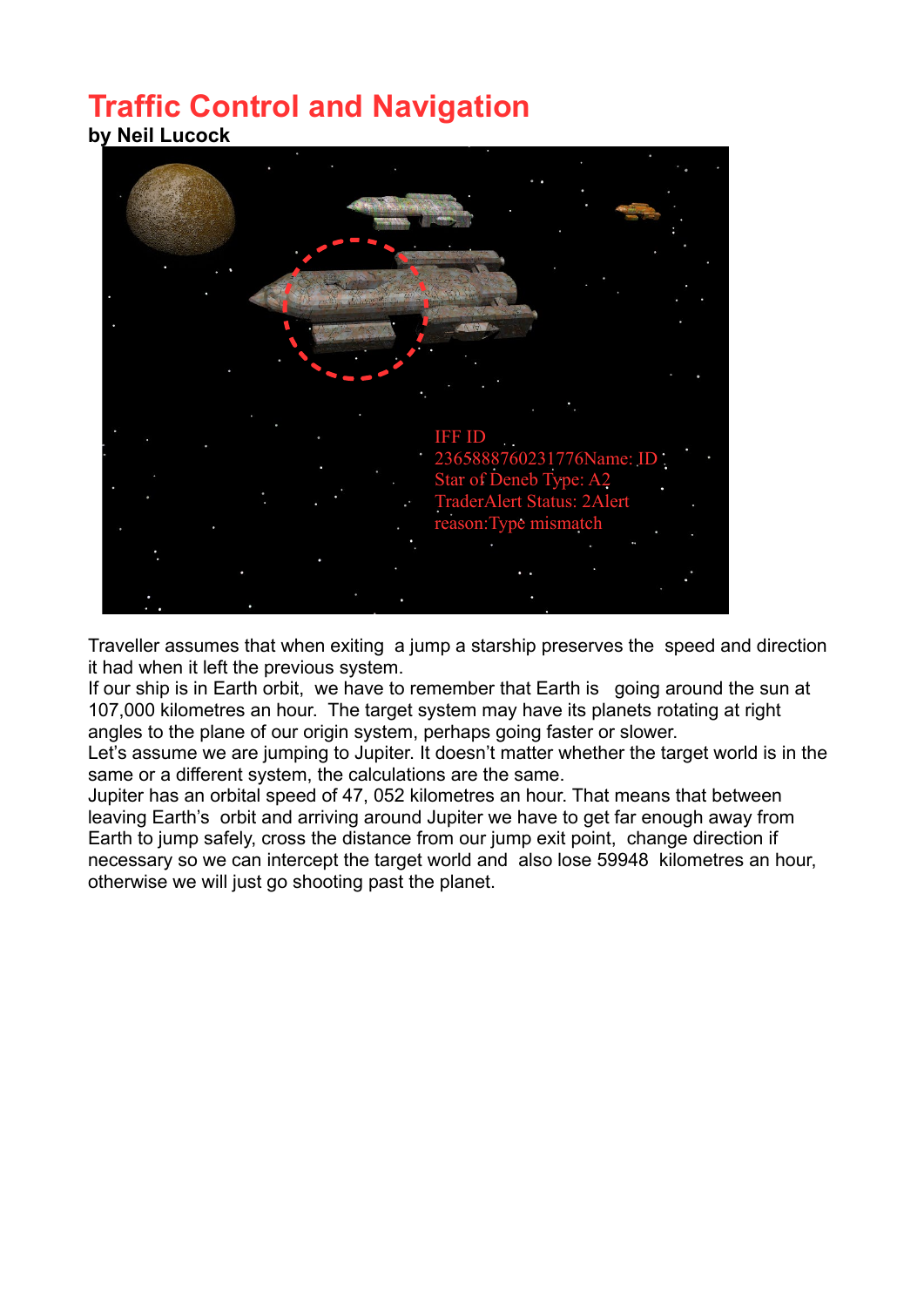

Our target system may have an optimum place to emerge from jump, but there may be other considerations a pilot must take into account.

Is there a recommended place to exit jump and any locations in the destination system that are forbidden? Some areas may be off-limits. There may be some hazard, or designated military training areas, or just traffic-control rules that you have to follow. Vessels arriving in busy systems will be picked up by System Traffic Control and given an optimal course to their destination. There may be rules, so that ships arriving in system must plot a course 100,000 kilometres above the plane of the ecliptic, (towards Galactic North, or some other local rule) ships departing the system might have to travel 100,000 kilometres below the ecliptic.

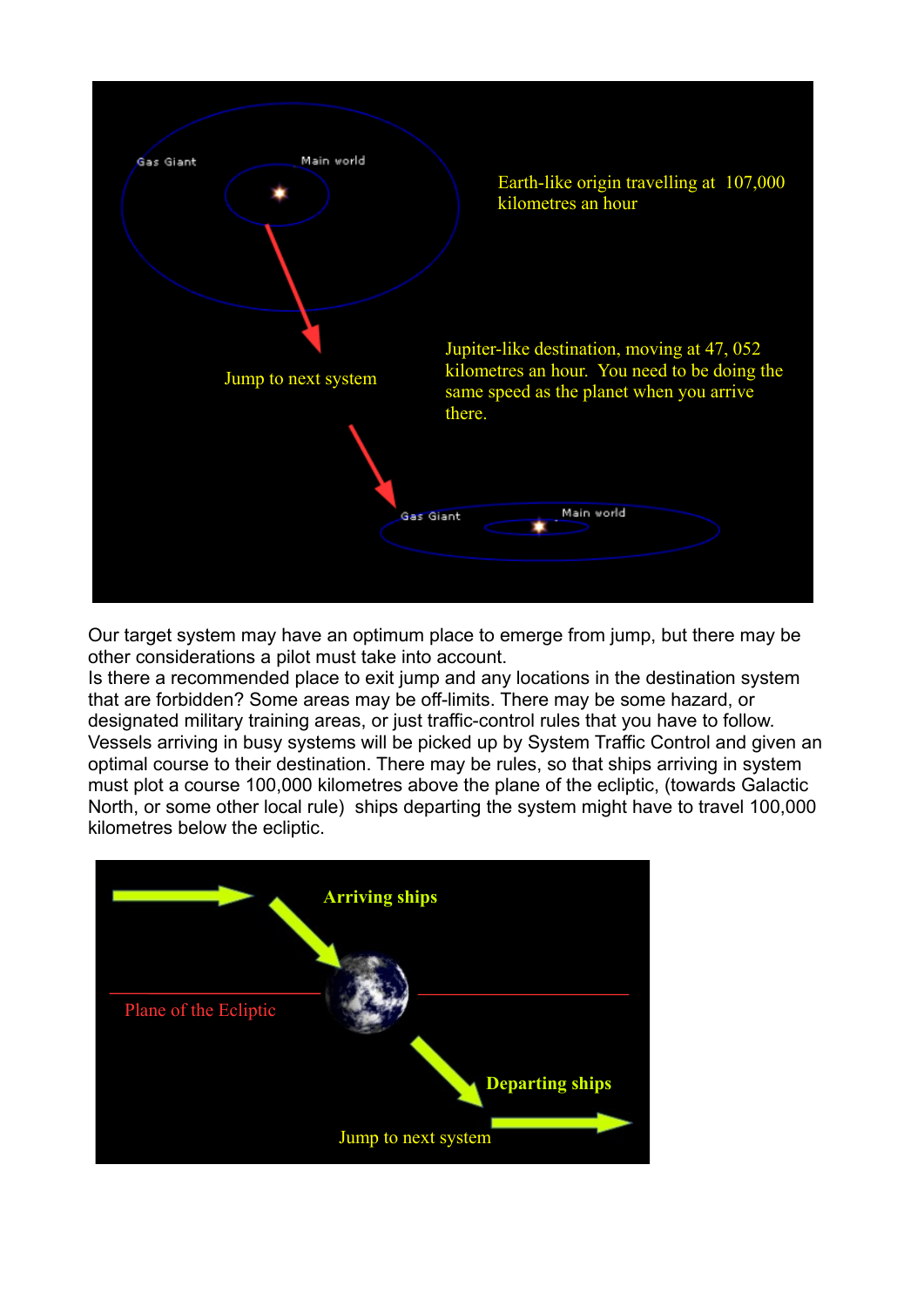Regulations will tell pilots what they must do if there are no published local rules. If they are contacted by Local Traffic Control, a copy of the local traffic regulations will accompany the message.

Once approaching the destination world, the ship will come under the planetary (or starport) traffic controllers. Ships wishing to land on planet may have a flight path sent to them. There might be automated systems to control your approach.

All ships have IFF (Identification, Friend or Foe) transponders. System Traffic Control radar (or the future high tech version) sends out an interrogation. The transponder replies with some details of the ship type and purpose, its owner and various other pieces of information. If this is acceptable, the System Traffic Control will flag the ship as nonhostile and as long as it continues to behave in a way that is consistent with being a trader, it will be left alone. If its behaviour suggests it isn't what it says it is (such as accelerating at 6G), the authorities may decide it is worthy of further investigation. Not having your IFF turned on automatically alerts the authorities.

If your player-characters wander around the universe in a pocket battleship, legitimate calls at planets will attract the attention of the local SDBs. They may instruct them to leave the ship at a safe distance, guarded by the SDBs, and travel to the world in an unarmed shuttle. Planetary authorities don't like private warships in their back yards. This would be a roll on the local Law Level, modified by the tech level of the world in question, and situational modifiers such as bribery, persuasion or some common purpose. The world may have a very high law level, but if their biplanes can't do anything about your TL14 starship, you can ignore their law level. Of course, acting that way might offend them so they refuse to cooperate with the players.

To depart, a pilot needs to request a departure slot and have the ship ready on time. A flight plan will enable the traffic controllers to choose an optimal route, taking into consideration where the ship is planning to go next. It may make sense to delay a couple of hours as you'll get to where you want to be quicker if you don't have to spend time and fuel if you let the planet's rotation do it for you. Once they have left the atmosphere or space port, System Traffic Control will issue a route out.

You may not wish to follow the route provided by System Traffic Control, but disregarding the route will attract attention in busy systems or places with higher law levels. The same applies to visiting places in-system that have no commercial activities. So a ship that arrives saying it is a scheduled passenger liner is unlikely to have any reason to spend 2 days visiting an airless rock on the outskirts of the system, unless there is a known sightseeing opportunity. A liner would want to get to its destination and unload cargo and passengers. A prospector would have a good reason, although the authorities may insist on seeing a licence.

The amount of infrastructure present will depend on the amount of traffic. E Class Starports might have a beacon, D Class will have one. A C class port might not have construction facilities, but may be very busy, so could have the same systems as an A or B class port. A and B class ports will have a system of navigation beacons and traffic controllers.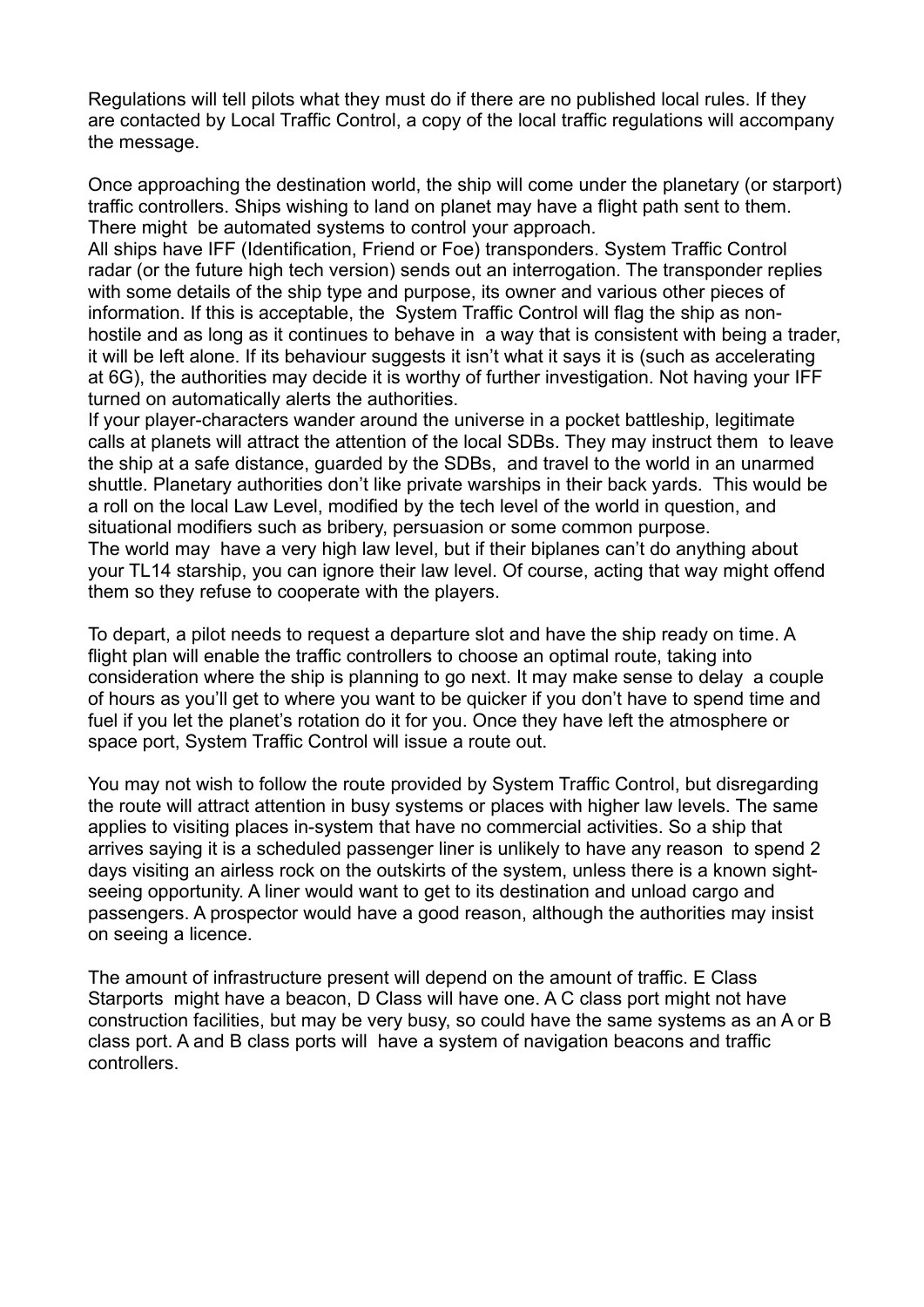

The navigator has to decide on a course that avoids hazards. So, when going from Nifelheim to Muspelheim, there is an unpopulated system in between called Surt. Surt system is actually a binary, a K8V star and a G2V, each with a planetary system with



multiple planets and moons. It's in the navigation database, as the Scout service surveyed it, but no one has seen fit to settle there or extract any resources. The navigation program might assume you want to go there, you have to tell it to steer the ship around (or through) the system. You don't want to encounter a star or gas giant that drops you out of jump. A cautious (or hurried) navigator might just plot a course with a loop by-passing the binary system. A skilled navigator might go directly through the centre of the system. This is clearly more difficult to do, but ought to give you a faster journey. Perhaps a reduction of 10% in the jump time might be appropriate.

So, why has no one settled this system? One reason might be that the amount of fuel (and time) needed to match speeds with any of the planets at Surt are just too great. Muspelheim has a moon called Utgard-Loki around a Gas Giant that is easier to get to, as the Gas Giant has a orbital speed that is nearer to the orbital speed of the main world at Nifelheim, so that was settled rather than any of the worlds at Surt.